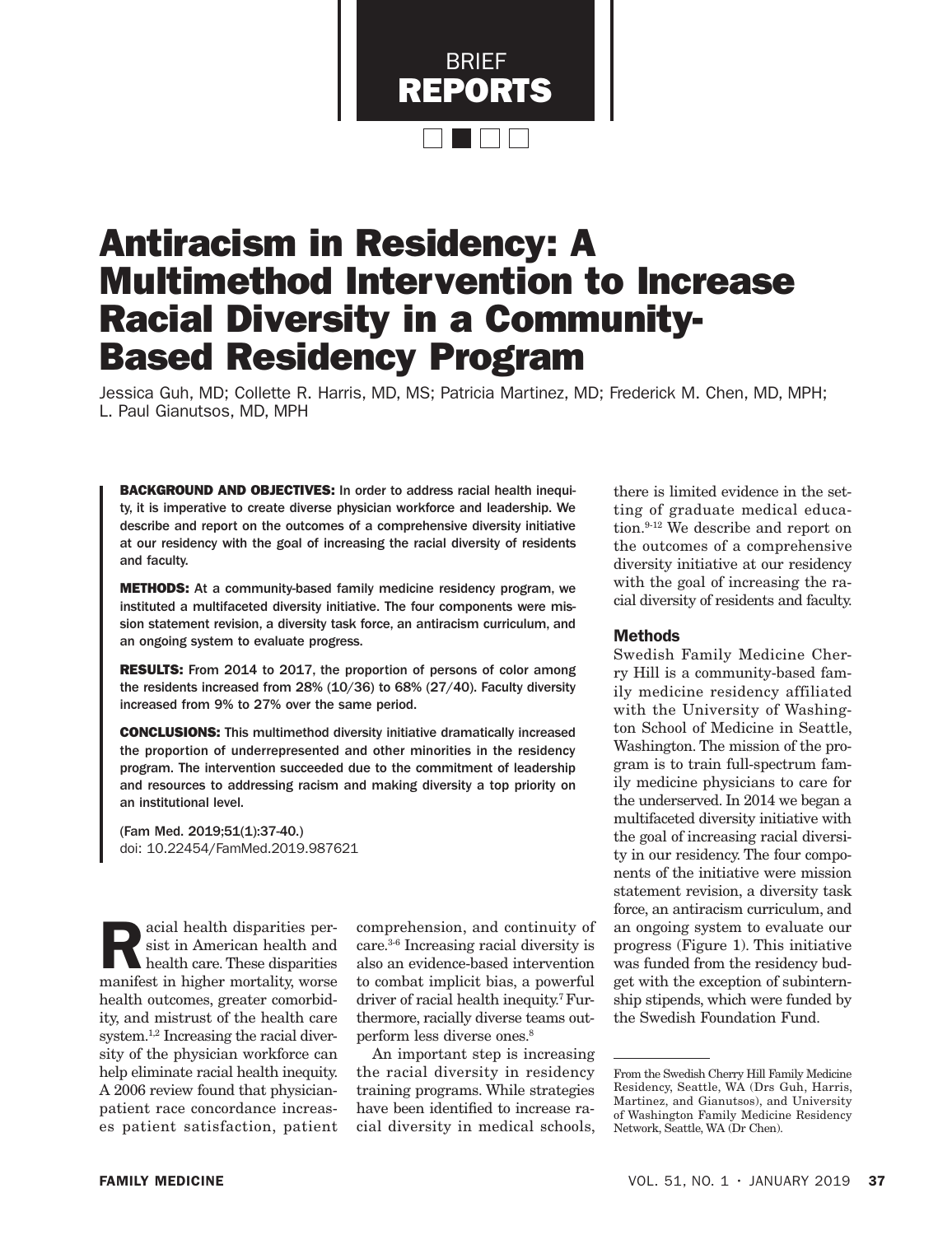



# *Mission Statement*

The mission statement is an important reflection of a program's goals and values. In 2014, during a program-wide diversity workshop, we revised our mission statement to include a commitment to "training physicians from diverse backgrounds."

#### *Diversity Task Force*

We formed a diversity task force of residents and faculty to improve recruitment. We sent racially diverse representatives to the American Academy of Family Physicians National Conference of Family Medicine Residents and Students. While there, we invited interested persons of color (POC) to have breakfast with us and we discussed our residency's goal of racial social justice. We attended minority medical student organization conferences and reached out to historically black medical schools. We increased the recruitment of POC students into our subinternships and offered stipends.

The diversity task force made fundamental changes to our process of evaluating applicants. We changed our interview scoring rubrics to place greater value on the "lived experience" of being a POC, recognizing that many POC students face additional cultural, linguistic, familial, or financial barriers to completing medical school. Additionally, we developed standardized interview questions to assess applicants' perspectives regarding the underrepresentation of racial minorities in the physician workforce and racial health inequity.

We changed our rank system from a process-oriented approach to goaloriented approach.13 We established an academic threshold that we felt predicted success. We added a prerank night for additional discussion time to ensure POC applicants were well represented on rank night.

#### *Curriculum*

We developed curriculum for residents and faculty with informational content as well as individual self work. We developed a mandatory "Race and Medicine" workshop for interns that explores the historical context of racialization, privilege, and implicit bias. We designed an optional "race reading group," hosting facilitated discussions using preassigned texts that explore topics such as housing, education, mass incarceration, model minority, immigration, appropriation, intersectionality, and

facilitating difficult conversations. We have continued to hold a mandatory annual race workshop tailored to address race in our residency community.

In addition to resident recruitment, these changes informed faculty hiring practices as well. The mission and program culture emphasized diversity; the diversity task force also informed faculty hiring process, and faculty participated actively in the curricular changes.

#### *Evaluation*

Each year we tracked POC, URM, and mURMs in our applicant pool, interview pool, matchable range on our rank lists, and in each intern class. Our minimum goal was to match resident racial demographics to our patient populations. We regularly solicited feedback on our recruitment process and antiracism curriculum. Finally, we sent followup surveys to highly ranked POCs who matched elsewhere.

# *Data Analysis*

We defined POC to include any person who does not identify as non-Hispanic white. We defined URM by the Association of American Medical Colleges (AAMC) definition including blacks, Latinx, and Native Americans. We developed a "modified URM" category (mURM), which includes all POCs except for people of Chinese, Korean, and Indian descent.

We analyzed proportions of POC, URM and mURM amongst residents in our program each year. We examined both the total as well as each year's matriculating match class. As the data reflect the entire cohort, and the numbers are small, we did not perform statistical testing. The Swedish Institutional Review Board reviewed this work and found it to be exempt.

# Results

In the 3 years prior to our racial diversity initiative, 10 of 36 residents (28%) self-identified as POC. After implementation of the program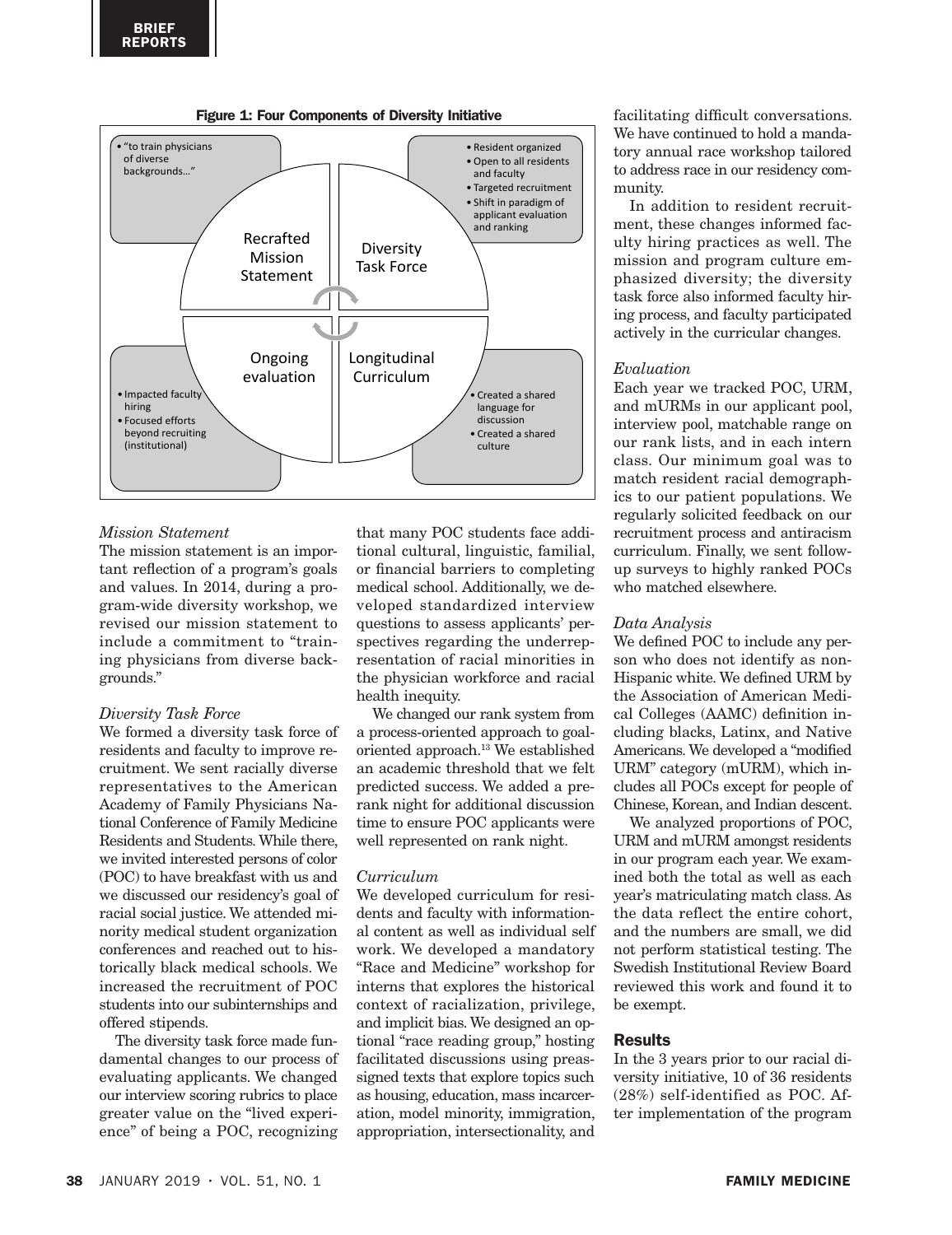changes, the proportion of POC increased to 68% (27/40; Figure 2).

Figure 3 demonstrates the proportion of POC, URM and mURM in each residency matriculation class. The percentage of POC residents in each match class has increased since the introduction of the initiative. The overall percentage of URMs and mURMs has also increased.

Prior to the intervention in 2014, only one of 12 (8%) faculty identified as POC; by 2018, 27% of faculty (6/17), self-identified as POC (Figure 4).

#### **Discussion**

We report the results of a diversity initiative in a community-based, university-affiliated family medicine residency program. We increased the percentage of residents who identify as POC from 28% to 68% in the span of 4 years. As a result of the diversity initiative, there has been an overall increase in URMs.

The most important lesson we learned is the need to place addressing racism and diversity as a top priority and committing resources to support it. Our success was directly related to winning the support of leadership and the commitment of resources such as didactics time, financial support for consultants and speakers, blocking clinical duties, and faculty full-time equivalents.

Although graduate medical education is the completion of the physician diversity pipeline, we found that this work greatly improved all residents' and faculty's understanding of the social determinants of health and how to advocate for patients and communities. Our residency is a far more supportive space for racial minorities and this has led to antiracism work within our sponsoring institution.

We recognize this study describes a small sample at a single program, which limits generalizability. The complexity and long timeline of residency recruitment make it difficult to know whether outcome changes are real and will persist, but our 4 years of data demonstrate a dramatic effect.

Looking forward, the most imperative issue is sustainability. We must consider effective ways for us to engage in mURM pipeline work and advocate for racial equity in public education. We need additional support structures for residents and faculty of color. Finally, it is imperative that this work is passionately shared amongst the community as opposed to a few champions.

Figure 2: Proportion of Persons of Color Among Total Program Residents, by Year



Figure 3: Proportion of Persons of Color (POC), Underrepresented Minority (URM), and Modified Underrepresented Minority (mURM) in Each Entering Residency Class, Compared to the Percentage of Underrepresented Minority Students Graduating All US Medical Schools